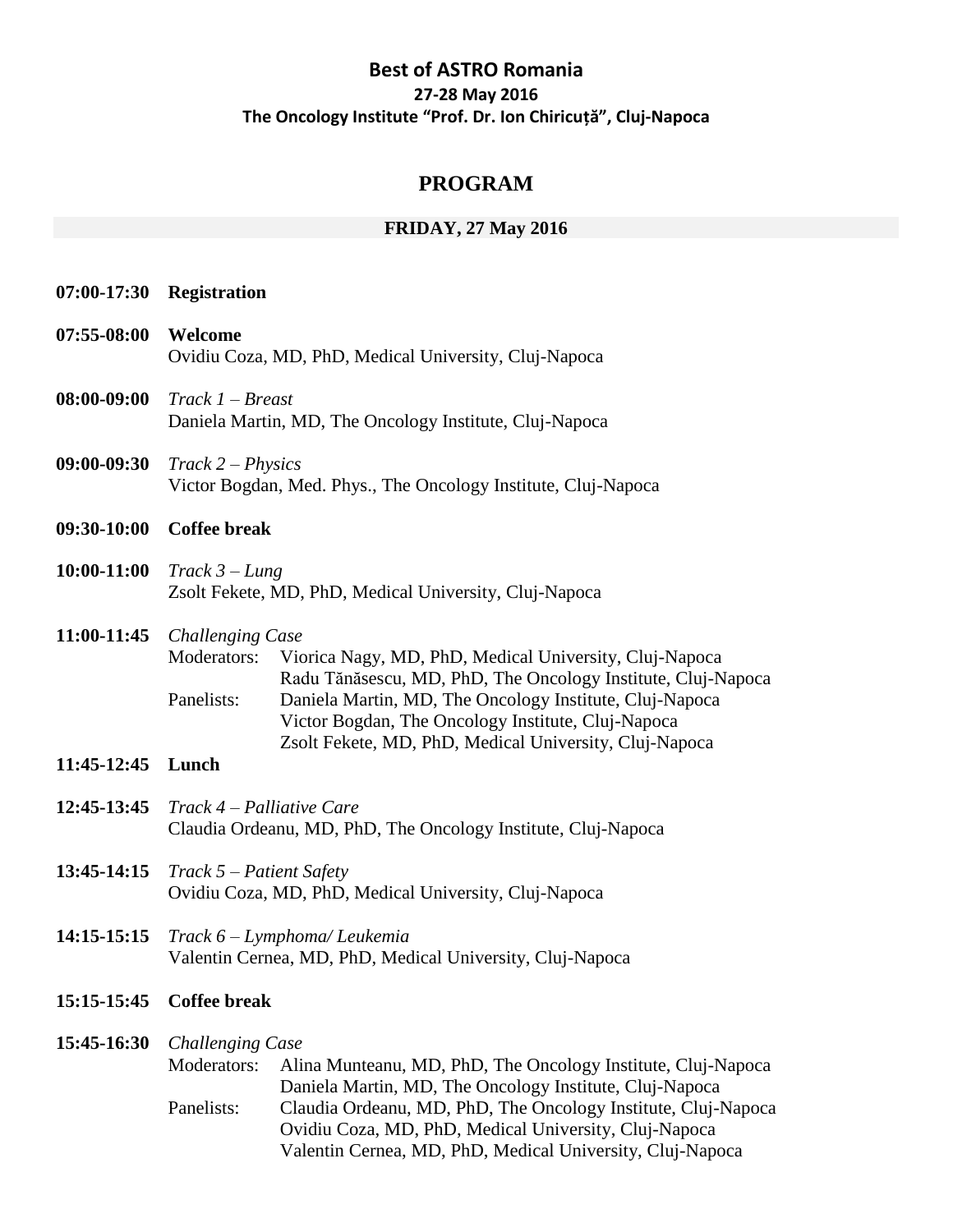# **Best of ASTRO Romania 27-28 May 2016 The Oncology Institute "Prof. Dr. Ion Chiricuță", Cluj-Napoca**

**16:30-17:30** *Education Session I: Guidelines*

- Surgical Oncology Perspective Alin Rancea, MD, PhD, Medical University, Cluj-Napoca
- Radiation Oncology perspective Ovidiu Coza, MD, PhD, Medical University, Cluj-Napoca